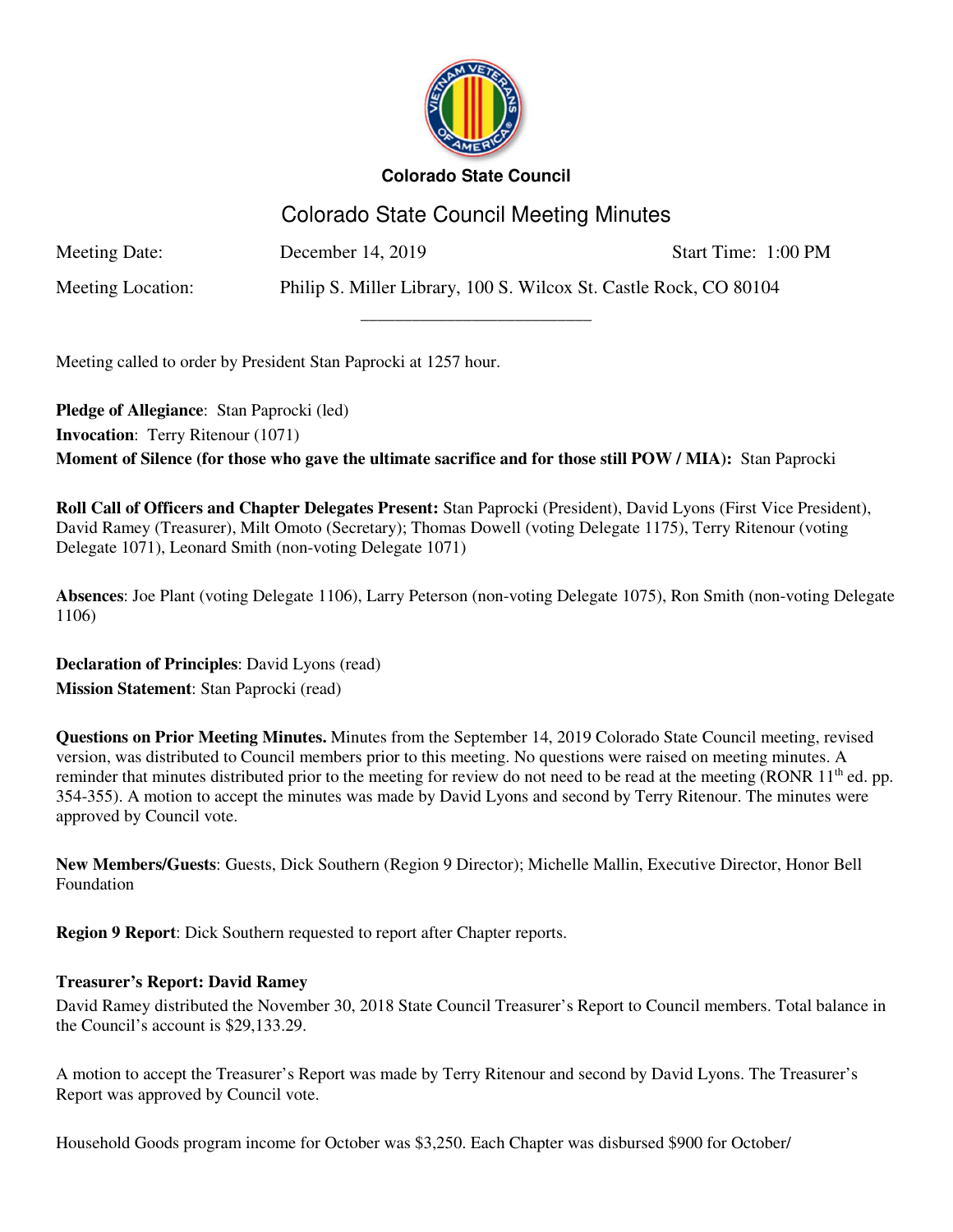### **Expenses Against the Council: David Ramey**

Expenses Against Council include monthly HGDP distribution payments to Chapters (please see the State Council Treasure's Report for November for details).

A check for \$500 and letter was sent to the Bruce McCandless Veterans Community Living Center at Florence. This is the Council's quarterly allocation to each of the Veteran Community Living Centers in Colorado. The cost for today's Council lunch was \$178.

**Reading of Communications**. Milt Omoto read the letter to the Veterans Community Living Center at Florence that will receive a Check for \$500 from the Council.

#### **Member Sickness and Distress**

None presented.

### **Chapter Activity Reports**

- Chapter 1071 (Terry Ritenour, Chapter Board Member)
	- Chapter membership is at 201 regular and 36 AVVA for a total of 237; a recent Chapter meeting drew 83 member attendees
	- For their December 21st meeting, the Chapter will provide a free Christmas breakfast to members at the Elks Lodge prior to the Chapter meeting
	- Chapter members participated in today's Wreaths Across America at Fort Logan and Crown Hill
	- The Chapter visited six high schools on Veterans Day to participate in each school's events to honor veterans; of note was Mountain Range High School that provided a breakfast, lunch, tee shirts and honor event; veterans walked through the halls of the school that were lined with students to show respect to veterans
	- The Chapter is experiencing about one passing of veteran member per month; the Chapter attends these honor burials; recently, Lindsay E. Smith passed
	- The Chapter's web site had 1034 hits last month with an average of 1600 hits per month
	- The Chapter is encouraging its members to sign up for the Honors Flight program to Washington DC
	- Colorado Woodworks provides urns to the Chapter for honors burials; Dave Ramey (1075) asked if they can get a sample of the wood urns; Terry will look into this request
	- The Chapter's Veterans Day weekend Poppy Drive at four King Soopers net \$5900 in donations
	- The Chapter supports the Healing Warriors Program that provides non-narcotic therapy to service members and their families for pain, PTSD and sleep.
- Chapter 1075 (Thomas Dowell, Chapter President)
	- The Chapter had a very successful Stand Down participation with 117 hygiene kits distributed to homeless veterans in Colorado Springs
	- Chapter members participated in the Veterans Day parade; the Chapter entered a float; the parade lasted two hours on a very cold day; there were 134 entries; of interest were the 560 ROTC cadets that participated;
	- Chapter members are participating in today's Wreaths Across America; Pike's Peak National Cemetery did not ask the Chapter for support for this event
	- The Chapter has a very successful membership recruiting program; recently they signed up 17 new members; Thomas promised to share their success method with the other Chapters
	- The Chapter had their annual Christmas Celebration event
	- The Chapter submitted their end of Fiscal Year Erwin Estate Disbursement Report;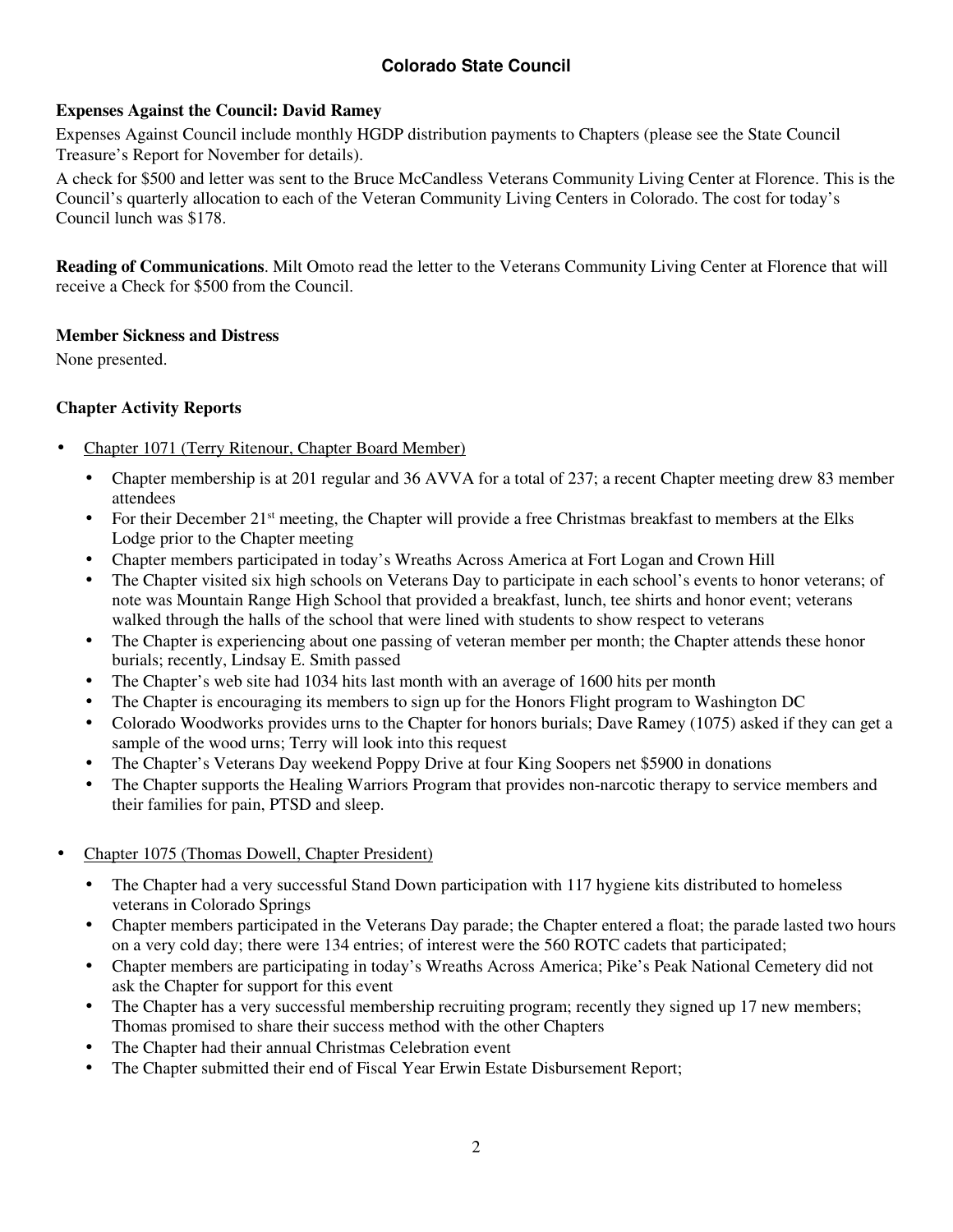- Thomas reported that he made a very well received presentation at Vanguard High School on the Vietnam War experience; he listed ten of the most played songs during the Vietnam War; the teacher played each song as Thomas spoke; the most popular song for the students: "We Got to Getta Out of This Place" by the Animals (1965)!
- Chapter 1106 (David Lyons, Chapter Vice President)
	- Chapter members participated at various school Veterans day events that honor local veterans
	- The Chapter's Veterans Day weekend poppy drive at four King Soopers net \$4700 of donations
	- Chapter membership is at 140 members and 34 Associate members for a total of 174
	- The Chapter continues to assist veterans in need by working with HUD-VAST to identify and help veterans stay off the street; the Chapter provides funds for food, pays utility bills directly and provides other assistance
	- The Chapter continues in the creation of a promotional video to show at events to educate about VVA, the Chapter's activities and to recruit new members
	- The Chapter's end of year Christmas luncheon is being held today
	- Dave stated that some members visited Cherry Creek's Innovation Campus, located at 8000 S. Chambers Road Centennial; the school has an advanced program and 17,000 sq. ft. facility to prepare students to work in various industries such as hospitality, culinary, automotive servicing, aeronautics and information technology; the school can accommodate up to 1200 students; you can visit their website at: https://www.cherrycreekschools.org/ccic
	- David reminded Council members that the Chapter has seven motorized wheel chairs available to veterans in need; five are operational and two need new batteries; the Chapter also has many handicap aids including walkers, manual wheel chairs and other equipment.

#### **Region 9 Report: Dick Southern**

- Dick reported that he attended the Nevada State Council meeting and the the California State Council meetings; he stated that the venue that the California State Council uses for their meetings raised the price for meeting rooms and increased the minimum purchase required for food and beverage; however, he found another hotel that charges \$4,000 for a meeting room rental, but if the organization purchases a minimum of \$300 in food and beverage, the meeting room cost is waived; the California State Council holds a 3-day meeting;
- Dick lead the National Membership Committee meeting as Chairman during the October CSCP meeting in Silver Spring; Leonard Smith (1071) is a member of the Committee and attended the meeting;
- The New Mexico State Council has issues with one of its Chapters that, due to a variety of reasons, have not submitted required reports to National; it was recommended that they terminate the Chapter as is and start a new Chapter with existing members; they submitted the required paperwork
- Dick also reported on his Philippine and Guam trips; the trips were very reasonable costs at \$945 for Philippine (airfare, per diem and transportation) and \$1045 for Guam; the Philippines have 145 members and Guam has 122 members; there are approximately 12,000 American veteran and service connected retired in the Philippines; there are two Veteran Administration service in the Philippines: (a) the US National VA and (b) the VA run by Congress in the Philippines (to address the many Filipino Nationals who fought with US troops);
- Dick reported on National Membership Committee items: he is working to update member emails to make it current; as Region Director, he does not receive State Council rosters unless the State lacks a State Council, in which case he receives the roster; Colorado raised its total membership by 12, putting it fourth in membership growth nationally; the average Chapter membership is 108;
- Dick is planning a Region 9 meeting sometime in June 2020; he is planning the meeting at Salt Lake City, UT; the Utah State Council President Dennis Howland very much wants attendees to visit the Wall in Layton, UT; however, transportation logistics need to be worked out as it is a fair distance from Salt Lake City;
- Dick stated that he may run into difficulties funding Region meetings with the new VVA Treasurer, Jack McManus, who will dictate Region Director's budgets;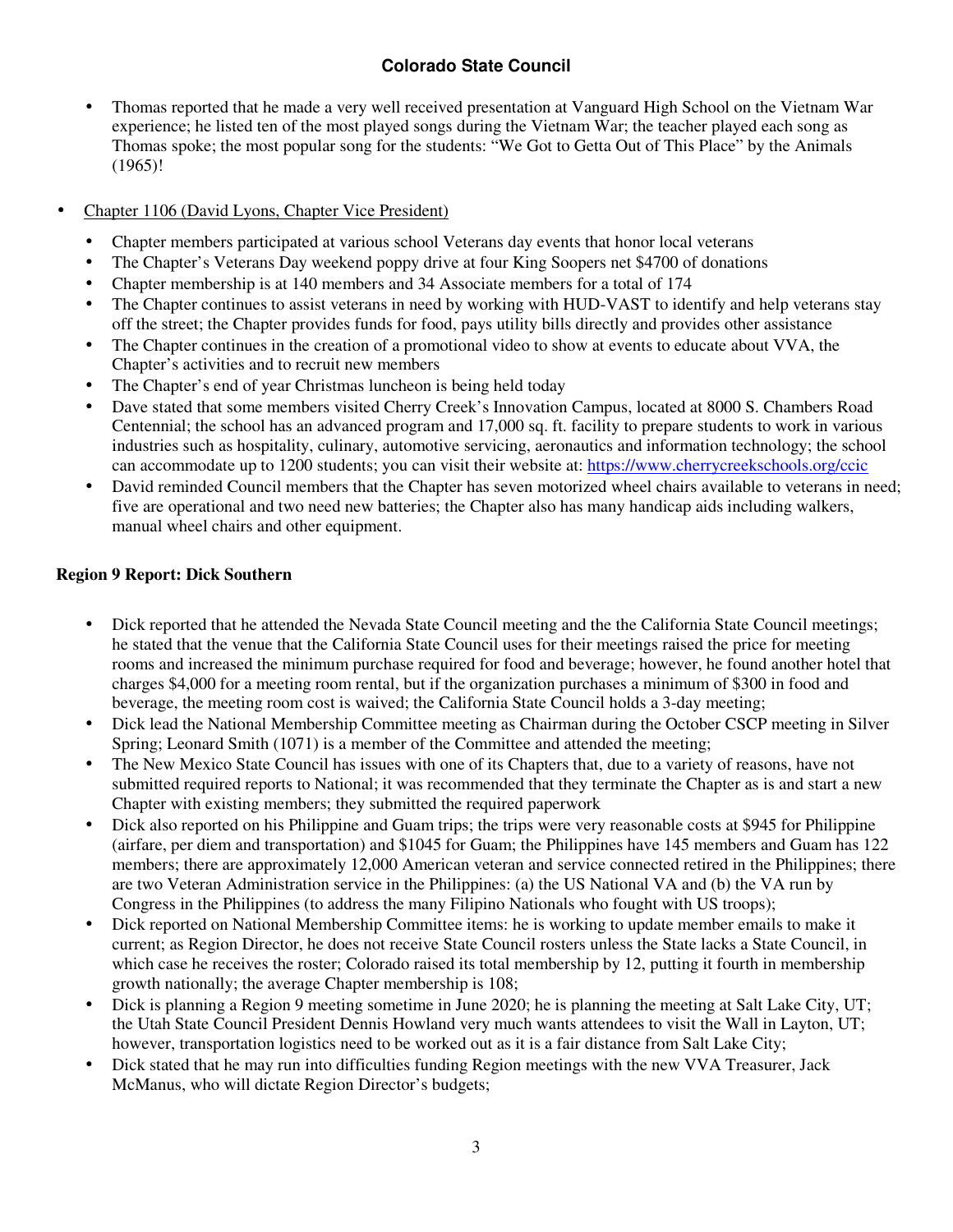- The deadline to submit articles to the next issue of *The VVA Veteran* publication is January 3, 2020; submit articles to Michael Keating, (301) 585-4000 x-152, mkeating@vva.org
- Dick suggested that each Chapter set aside funds for Chapter members to attend the 2020 Leadership Conference and the 2021 National Convention; estimate the cost of travel, per diem and other expenses for your delegates; he anticipates that the 2021 National Convention will be important as a turning point for the future of the organization;
- Dick will plan a Region meeting prior to the 2021 Convention to allow potential delegates to educate themselves and obtain needed information;
- A question was asked whether AVVA plans to lower membership costs; Dick stated that most likely not, because at 10,299 members, they are not large enough to afford that; the AVVA also pays VVA National \$25K for office space, administrative support and other services;
- Dick stated that this is his thirteenth year as Region Director. Congratulations Dick!

### **Special Guest Presentation by Michelle Mallin, Executive Director, Honor Bell Foundation**

Michelle Mallin presented the plans for creating a second Honors Bell for use at the new Pikes Peak National Cemetery, the Air Force cemetery and at other events in Southern and Southwestern Colorado; the first Honor Bell contains twelve artifacts from twelve Colorado veterans; it completed its 2000<sup>th</sup> toll at Fort Logan recently; Fort Logan is the sixth busiest National Cemetery;

The Foundation has three principle programs:

- 1. Honors Bell
- 2. Dignity Veterans Outreach
- 3. Respect Education

The second bell will be a 1,000 pound pure bronze bell that will also contain veteran artifacts; the plan is to start the first of 2020; Michelle showed a short video, "Forged From Honor" about the casting and dedication of the first bell; the plan for the second bell is to collect sufficient funds to sign a contract with the Verdin Company of Ohio by mid-2020; the casting would occur in October, and then transported to Colorado where the bell dedication would be at Pikes Peak National Cemetery on November 11, 2020; The Foundation needs to raise \$100K by June to sign the contract; vehicle expense for the second vehicle for the bell is another large expense; the Foundation has set the following financial milestones:

- 1) \$50K by March 2020
- 2) \$100K by June 2002;

A motion was made for the State Council to donate \$2,000 to the Honor Bell Foundation; see "Motions" below for details; in addition, Chapter President Thomas Dowel presented Michelle with a check for \$1500 from Chapter 1075; pictures were taken of the check awards and is posted on the State Council's web site;

#### **Unfinished Business**

• David Ramey stated that the HGDP Report for the second half of the fiscal year ending February 20202 will be prepared with inputs from Chapters; please submit your Chapter HGDP reports to David at or before the March 2020 State Council meeting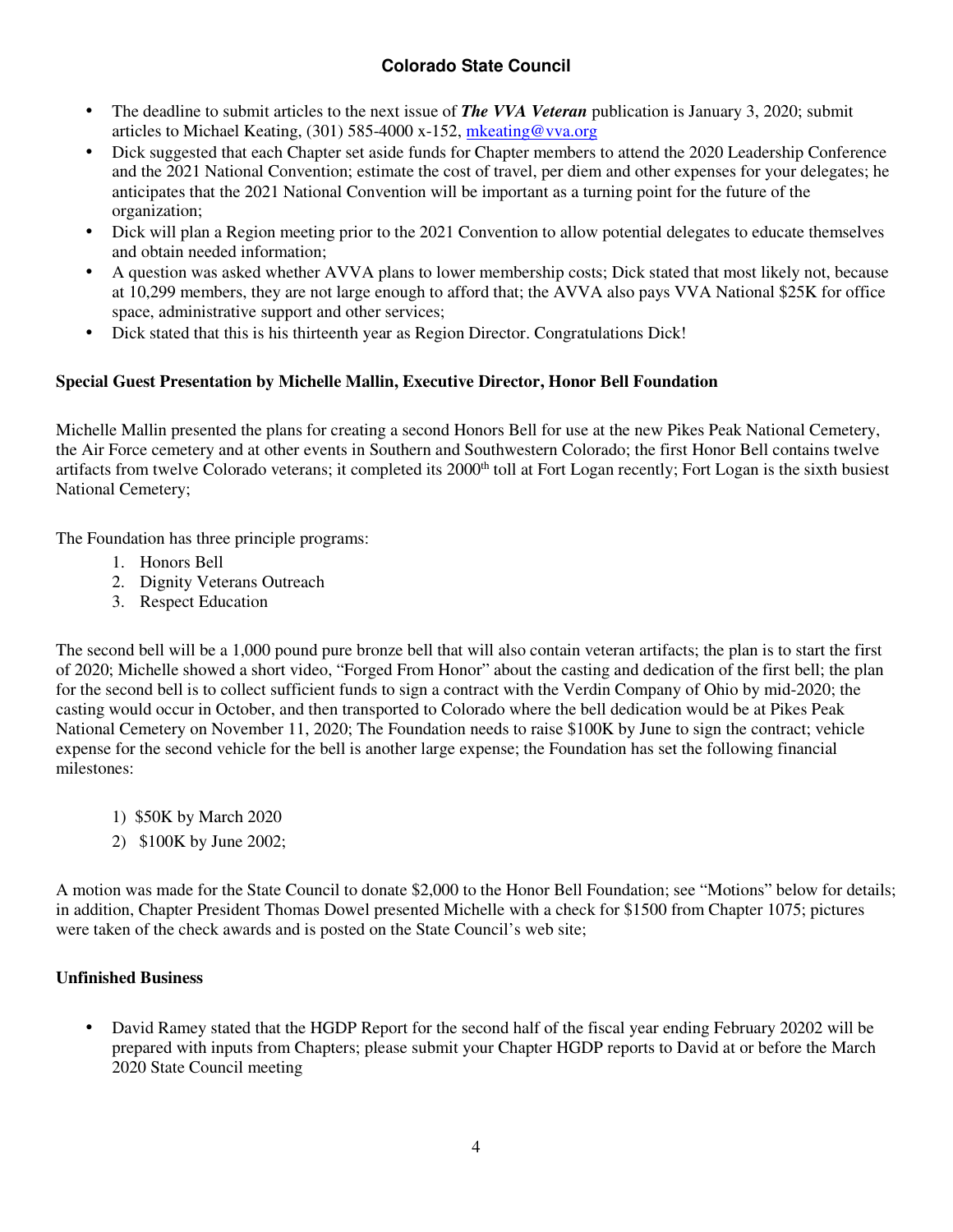- Each Chapter was provided the Erwin Estate Funds Disbursement report to describe how funds were used during the fiscal year; reports are completed for the State Council, and Chapters 1075 and 1106; Leonard Smith will complete and submit the report for Chapter 1071; the breakdown of the current fiscal year funds disbursed is:<br>  $\frac{1,000}{\sqrt{1-\frac{1}{1}}\sqrt{1-\frac{1}{1}}$ 
	- $\circ$  State Council:
	- o Chapter 1071: \$11,500
	- o Chapter 1075: \$11,500
	- o Chapter 1106: \$11,500
- The FY 2020/2021 funds will be disbursed to Chapters in March 2020
- Milt reported that the State Council's Web Master, Bob Rotruck, stated that the web site is "stale" with not much new news or items of interest; Milt proposed that he and Bob extract pictures and information from each Chapter's web site for use on the State Council's site; each Chapter is good at maintaining their web site with current and interesting information that will be appropriate to post on the Council's site;
- Stan Paprocki reported on the October Conference of State Council Presidents meeting; he stated that they received an education on financial balance sheets from the new National Treasurer; Stan stated that Chapters should get involved with younger veteran organizations, talking to their members and inviting them to VVA Chapter meetings for the purpose of continuing the legacy and work of VVA; the Household Goods Program employs 300 people and is a good source of income for the organization; not all states have HGDP, some do not allow such operation; we are fortunate in Colorado to have this program
- When asked whether the CSCP meetings are worthwhile, Stan stated unequivocally that they were because of the dynamic nature of the organization and new issues constantly arising;
- Stan handed out the schedule for CSCP and the National Leadership Conference dates.

### **New Business**

- David Lyons stated that, as part of his PTSD healing, he participates in "Bowling for Vets" program sponsored by the Summit Bowling League that enables veterans with PTSD to use bowling as a form of therapy; there are five Vietnam Veterans in the program; David asked the Council for a donation to support this program; see "Motions" below;
- David Lyons stated that the meeting with Chapter representatives regarding the formation of a  $501(c)(3)$ organization that can represent the three Chapters has been moved to early 2020; Stan stated that he has an attorney looking into the process for forming such an organization; Dave Lyons stated that it is advantageous for all three Chapters to be under one such organization; David Ramey stated that there is no advantage for the State Council to have such a parallel organization;
- David Lyons has secured the meeting room at the Castle Rock library for State Council meetings in 2020 as follows:
	- o March 14, 2020
	- o June 13, 2020
	- o September 12, 2020
	- o December 12. 2020
- David Lyons will also be responsible for making lunch reservations at the Union Bistro restaurant prior to each Council meeting
- Milt Omoto reminded the Council that State Council officer elections are to be held at the June 2020 meeting; an Election Committee of one person will be formed to collect nominations for officer positions; note that the Council must approve the Election Committee person; the Committee must report nominees at the March 2020 meeting;
- David Ramey reported that he has found a resource that can prepare the Council's 990 Form for IRS reporting at no cost to the Council; David was not fully satisfied with the CPA that prepared this year's 990 Form;
- The Council members signed a Christmas card to be sent to James Dreiling